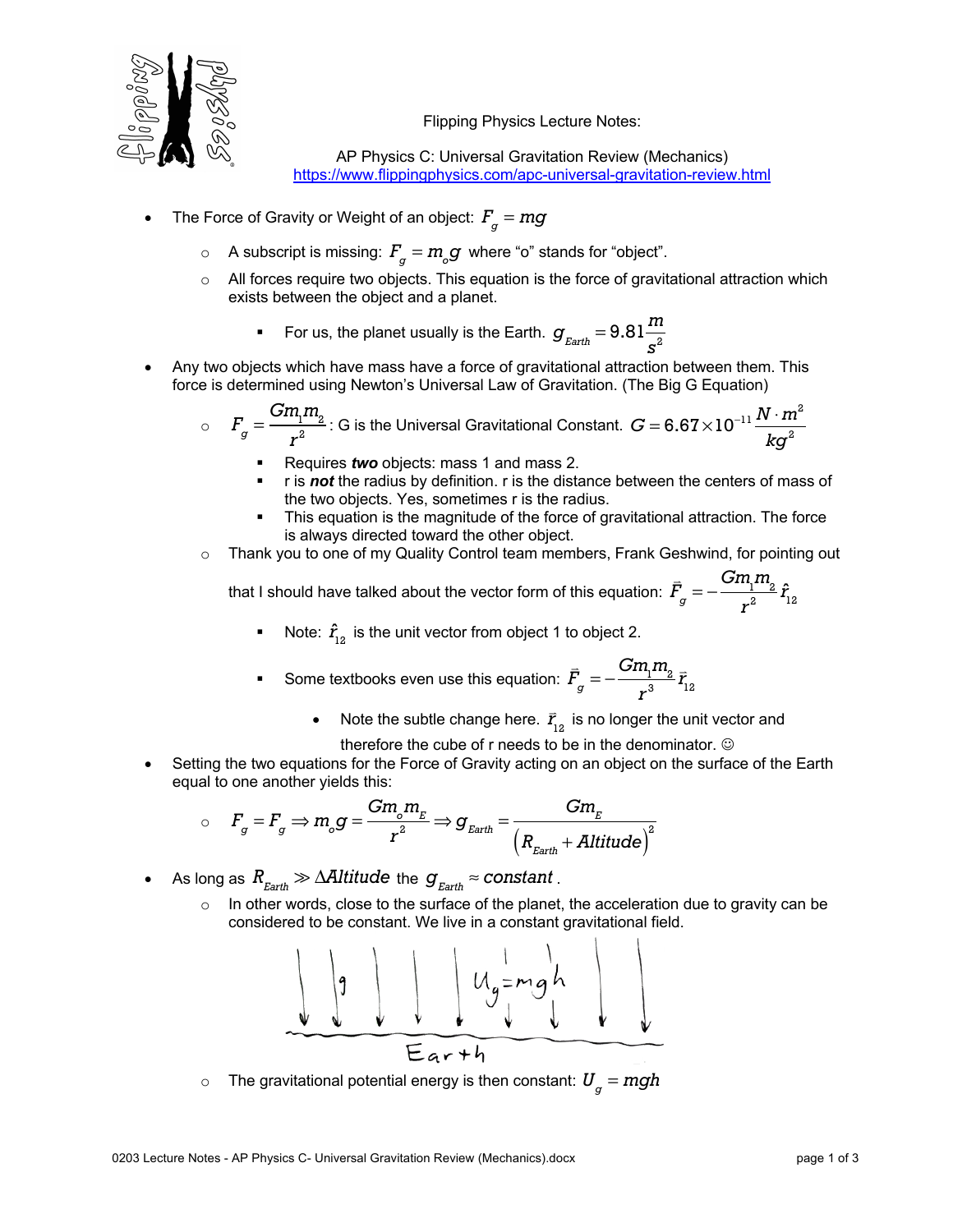- When viewed from a frame of reference which is not on the surface of the planet, the acceleration due to gravity is *not* constant and we need a different equation:
	- $\circ$  0Universal Gravitational Potential Energy:  $\boldsymbol{U}_g = −$ 
		- This equation assumes a zero line which is infinitely far away. (*r ≈* ∞ ) *r*

 $Gm\llcorner m_2$ 

- § This means Universal Gravitational Potential Energy *can never be positive.*
- This equation requires two objects.
- Note: This equation is not  $F_g = \frac{Gm_1m_2}{r^2}$  r is *not* squared. *r* 2
- The gravitational potential energy which exists between an object and the Earth in terms of the objects distance, r, from the center of the Earth looks like this:



- o Assumes constant density Earth. (Which is not true, however, we often assume it is.)
- o Be aware the graph as shown above left has an incorrect part:
	- This cannot be correct because this implies an object would experience a change in gravitational potential energy of zero.
		- $\Delta U_g = U_f U_i = 0 0 = 0$  (This makes no sense.)
	- This implies it takes zero energy to move an object from the center of a planet to infinitely far from the planet.

•  $W_{F_a} = \Delta M E = \Delta U_g = 0$  (Again, this makes no sense.)

- This would mean the planet has a binding energy of zero; still makes no sense.
- I will be releasing a video with the correct solution soon.
- $\circ$  The Gravitational Potential Energy which exists between the two objects when the object

is on the surface of the Earth is: 
$$
U_g = -\frac{Gm_g m_E}{R_E}
$$

What is the minimum amount of work necessary to completely remove an object from a planet if the object is resting on the surface of the planet? This is called the Binding Energy. Assume the object is moved infinitely far away, has zero velocity when it gets there, and there is no friction.

$$
\Delta E_{\text{system}} = \sum T \Rightarrow \Delta M E + \Delta E_{\text{internal}} = W_{F_a}
$$
  
\n
$$
\Rightarrow W_{F_a} = M E_f - M E_i + 0 = 0 - U_{gi} = 0 - \left( -\frac{G m_i m_a}{r} \right) = \frac{G m_o m_p}{R_p}
$$
 (Binding Energy)

• What is the minimum velocity to launch an object off the Earth and have it never return? This is called Escape Velocity. Assume no atmosphere and no Earth rotation. Note: Mechanical Energy is conserved:

$$
ME_{i} = ME_{f} \Rightarrow U_{gi} + KE_{i} = 0 \Rightarrow -\frac{Gm_{o}m_{E}}{R_{E}} + \frac{1}{2}m_{o}v_{i}^{2} = 0 \Rightarrow \frac{1}{2}v_{i}^{2} = \frac{Gm_{E}}{R_{E}} \Rightarrow v_{\text{escape}} = \sqrt{\frac{2Gm_{E}}{R_{E}}}
$$